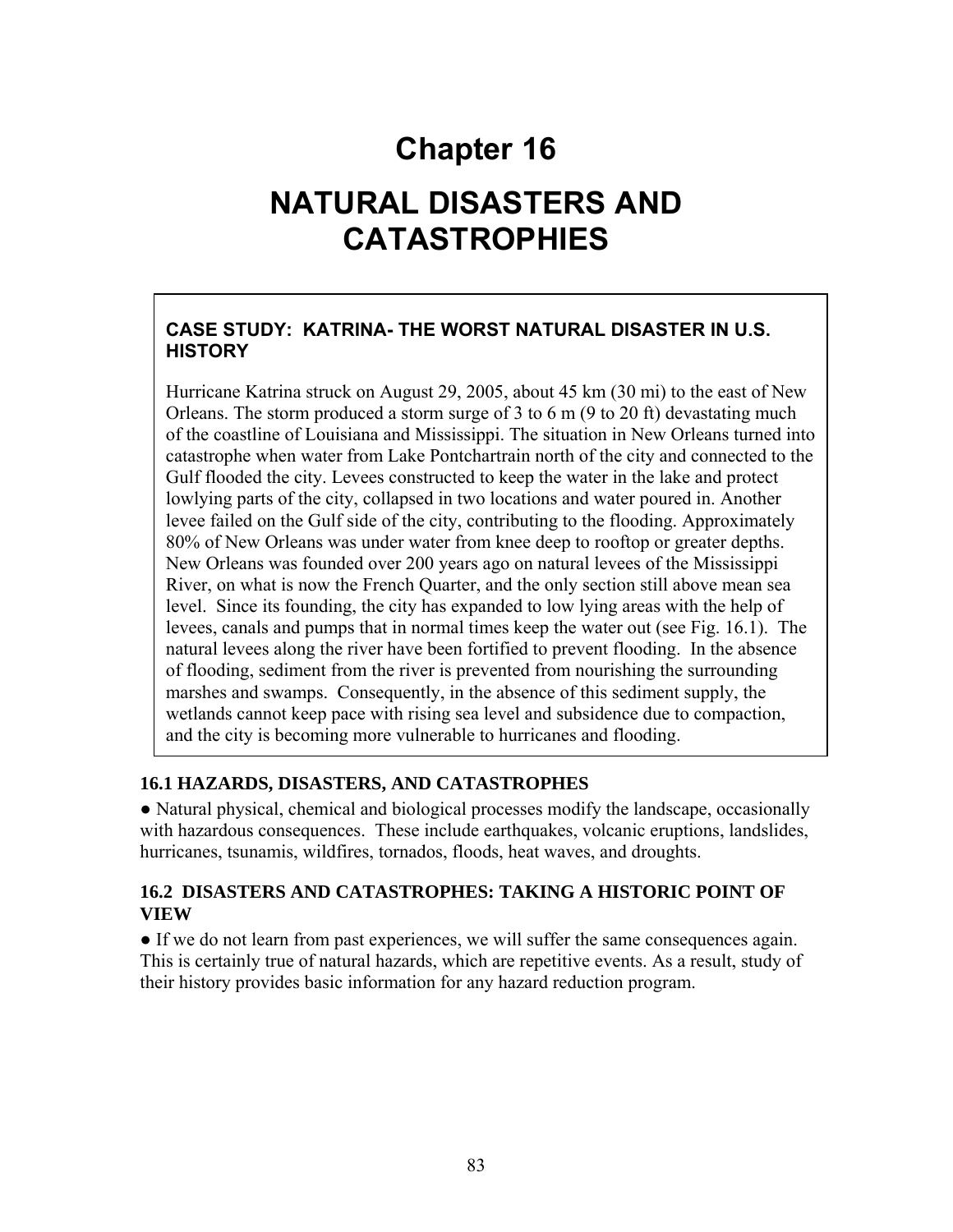### **A CLOSER LOOK 16.1: HURRICANE FORM AND PROCESS**

Cha<sup> $\bullet$ </sup> A storm is classified as a hurricane when its sustained winds reach at least 74 mph (119 km per hour). A hurricane is a type of tropical cyclone, which is the term given to thunderstorm complexes that rotate around an area of low pressure over warm tropical ocean water. Hurricanes start as large areas of unsettled weather spreading over a diameter of as much as 600 km (370 mi). Within this area is an organized mass of thunderstorms. The storm grows in size and strength as warm, moist air is drawn into the depression or central low pressure area and begins to rotate counterclockwise in the Northern Hemisphere and clockwise in the Southern Hemisphere. As warm water evaporates from the sea and is drawn into the storm, the energy of the storm increases. One of the most dangerous aspects of hurricanes is not the winds themselves, but the storm surge that causes coastal flooding. The storm surge, a local rise in sea level that results when hurricane winds push water toward the coast, may be several meters to more than 10 m (30 ft) high and may cause tremendous damage.

# **A CLOSER LOOK 16.2: LA CONCHITA LANDSLIDE 2005**

● The small beachside community called La Conchita, located about 80 km northwest of Los Angeles, CA, experienced a disaster on January 10, 2005. Ten people were killed and 30 homes were destroyed or damaged when a fast-moving debris flow (a type of landslide) roared through the upper part of the community (Figure 16.8). The debris flow was a partial reactivation of landslide that occurred in 1995, destroying several homes but inflicting no fatalities. The 200-m (600-ft) high slope directly behind the community, is a serious and continuing landslide hazard for humans living there. La Conchita should never have been constructed at the foot of the slope. Landslides have occurred in this area for about 100 years, or at least since people started keeping track of those events.

# **A CLOSER LOOK 16.3: INDONESIAN TSUNAMI**

● Within a span of a few hours about 250,000 people were killed, and millions were displaced as coastal areas around the Indian Ocean were struck by the series of tsunami waves produced by a magnitude 9 earthquake that occurred offshore of the Indonesian island of Sumatra. Tsunami waves come in as a series, and later waves may be higher than earlier ones. When the water from a wave retreats from the land flowing back to sea, the return flow can be as dangerous as an incoming wave. Tsunamis (the Japanese word that is translated as large harbor wave) are produced by the sudden vertical displacement of ocean water. They may be triggered by large earthquakes that cause rapid uplift or subsidence of the seafloor; by underwater landslides that may be triggered by an earthquake; by collapse of part of a volcano that slides into the sea; by a submarine volcanic explosion; or by the ocean impact of an extraterrestrial object, such as an asteroid or comet.

### **16.3 FUNDAMENTAL CONCEPTS**

**●** Some general concepts useful in understanding the nature and extent of natural processes and hazards, and how they might be reduced, minimized or eliminated, are as follows.

- Natural processes have service functions.
- Hazards are predictable.
- Linkages exist between hazards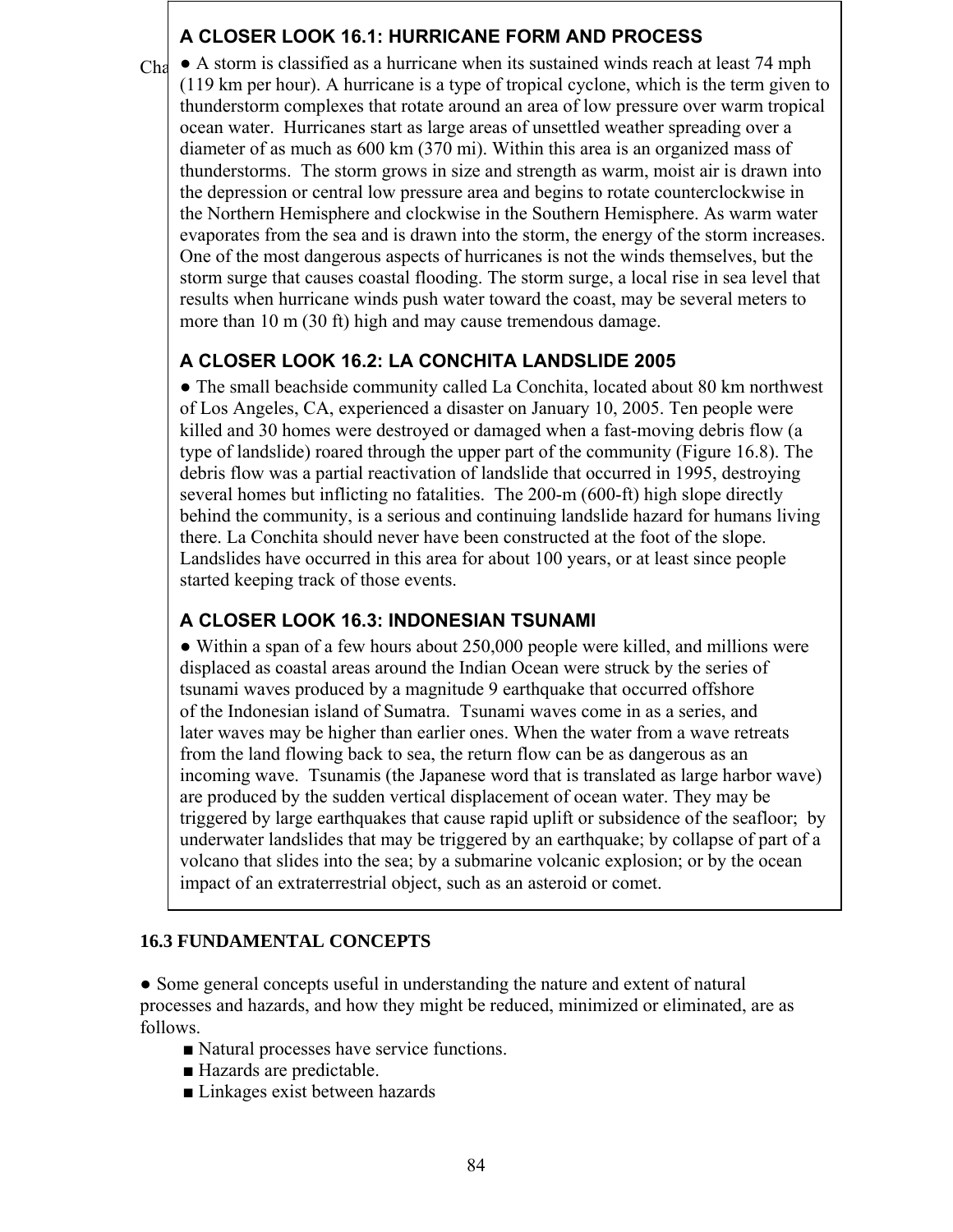- Linkages exist between different hazards and between the physical and biological environment.
- Hazards that previously produced mostly disasters are now producing catastrophes.
- Risk from hazards can be estimated.
- Adverse effects of hazards can be minimized.

### **16.4 NATURAL PROCESSES HAVE NATURAL SERVICE FUNCTIONS**

**●** Nature provides a number of natural service functions for people and the biosphere. For example a river and its floodplain, together constitute a natural system, that provide a number of benefits. In most natural rivers, the water flows over the riverbanks and onto the floodplain every year or so. As a consequence:

- Water and nutrients are stored on the floodplain.
- Deposits on the floodplain contribute to the formation of nutrient-rich soils.
- Wetlands on the floodplain provide an important habitat for many birds, animals, plants, and other living things.
- The floodplain functions as a natural greenbelt that is distinctly different from adjacent environments and provides environmental diversity.

**●** In summary, physical processes linked to the biological environment produce a varied landscape. Without periodic disturbance from natural processes, such as earthquakes, volcanic eruptions, and floods, soils would not be as fertile, water would not as available, the land would not be as diverse, and the diversity of life would be reduced.

#### **16.5 HAZARDS ARE PRETICTABLE**

**●** Most hazardous events and processes can be mapped as to where they have occurred in the past and monitored in terms of present activity. On the basis of the location of past events, their frequency, patterns of occurrence, and precipitating events, some hazards may be predicted.

#### **16.6 LINKAGES EXIST AMONG HAZARDS AND THE PHYSICAL AND BIOLOGICAL ENVIRONMENTS**

**●** The links between hazards and the physical and biological environment is an important part of understanding the consequences. The eruption of Mount St. Helens in 1980, for example, severely disrupted the landscape and rivers. However, recovery since 1980 has been dramatic (Fig. 16.17).

#### **16.7 HAZARDS THAT PREVIOUSLY PRODUCED DISASTERS ARE NOW PRODUCING CATASTOPHIES**

**●** Human beings, have changed in the past few thousand years from a species of small numbers to over 6 billion people today. Consequently, people are living in large numbers in hazardous places (e.g. on a flood prone delta in Bangladesh). In addition, people alter the landscape in ways that can contribute to disasters. This is demonstrated by two events